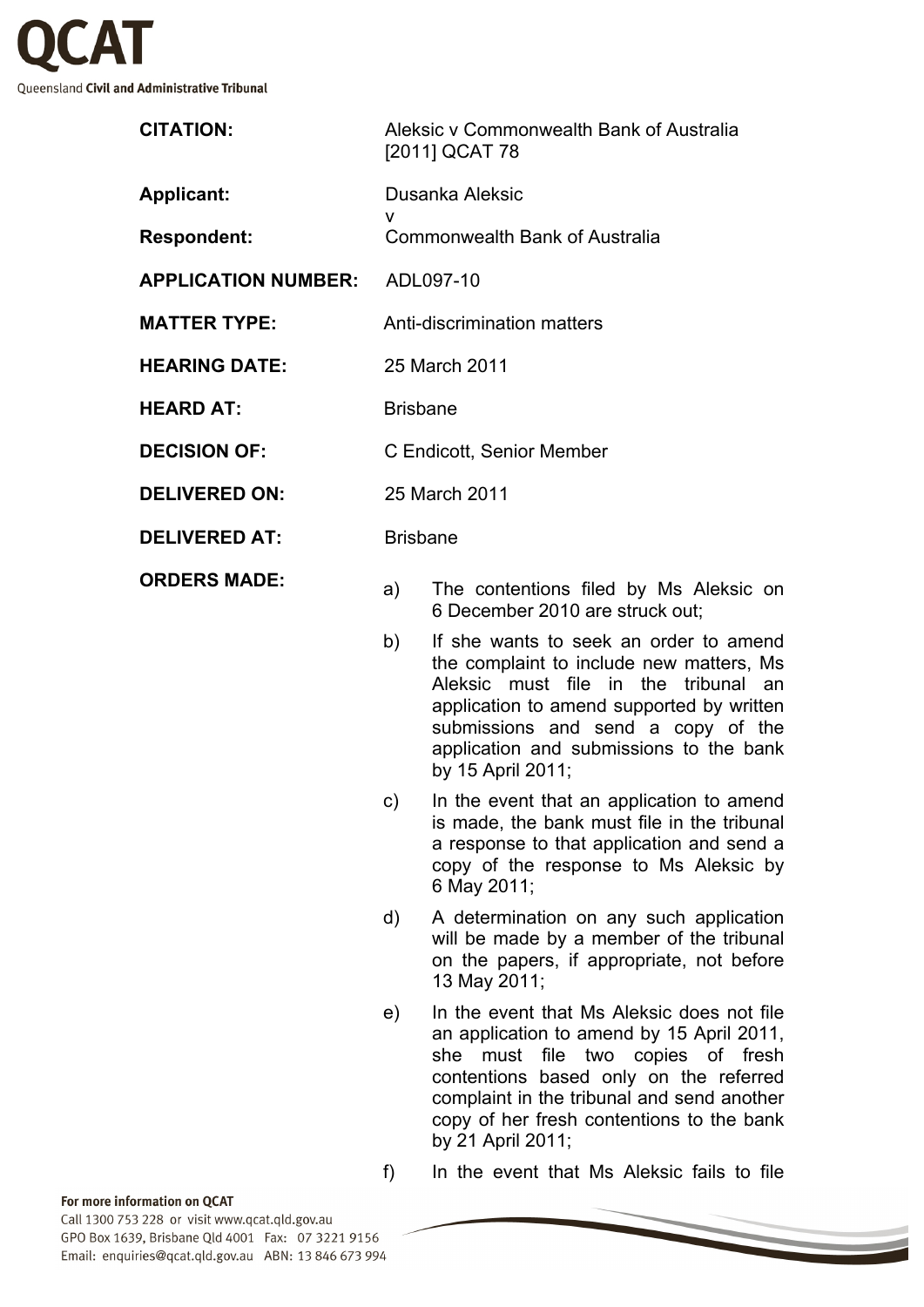fresh contentions based only on the referred complaint by 21 April 2011, she must file an explanation for that failure in the tribunal and make submissions as to why her complaint should not be dismissed under section 48 of the *Queensland Civil and Administrative Tribunal Act* 2009 by 6 May 2011;

- g) In the event that Ms Aleksic does file fresh contentions based only on the referred complaint by 21 April 2011, the bank must then file two copies of its response to the fresh contentions in the tribunal and send another copy to Ms Aleksic by 20 May 2011;
- h) The compulsory conference scheduled for 12 April 2011 will not proceed and another date for the conference will be set and the parties advised in May 2011.
- **CATCHWORDS :** ANTI-DISCRIMINATION early end to proceedings sought – contentions at variance with referred complaint – party given opportunity to file fresh contentions or seek to amend complaint

## **APPEARANCES and REPRESENTATION (if any):**

The hearing took place on the papers in the absence of the parties.

## **REASONS FOR DECISION**

- 1. On 28 September 2010 the Anti-Discrimination Commission of Queensland referred a complaint made by Dusanka Aleksic against the Commonwealth Bank of Australia to the tribunal. The complaint referred to the tribunal alleged that the bank as employer of Ms Aleksic was vicariously liable for the actions of Michelle Patterson who allegedly made a comment in October or November 2008 to Ms Aleksic in the following terms: "speak English you bloody wog".
- 2. Ms Aleksic's original complaint to the Commission was based on a much wider complaint against the bank and against specified employees of the bank. On 1 December 2009 a representative of Ms Aleksic gave notice to the Commission that her complaint was against the bank only and not against individual persons. On 26 March 2010 the Commission accepted only that part of the complaint about conduct that had occurred after 3 May 2008.
- 3. On 25 October 2010 Ms Aleksic appeared at a directions hearing at the tribunal and was directed to file contentions by 6 December 2010. Ms Aleksic filed contentions on 6 December 2010 which were based on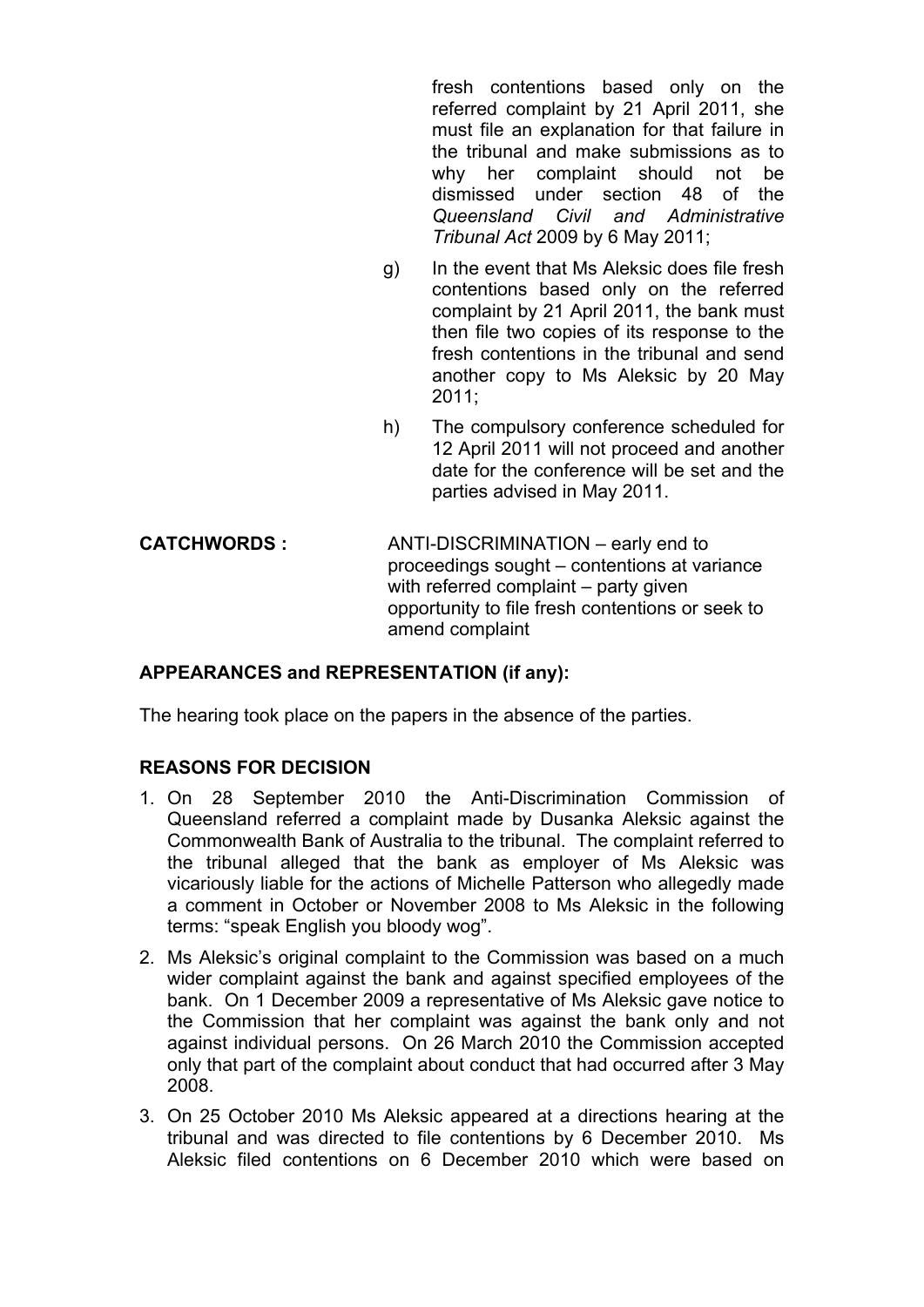general allegations of bullying, a workplace injury and action alleged to have been taken by the bank about her personal bank account.

- 4. The bank applied to the tribunal for orders to strike out the complaint. The bank submitted that the contentions filed by Ms Aleksic should not be accepted in their current form as they are vague and do not disclose sufficient particulars of the acts of discrimination alleged against the bank. The bank submitted further that the contentions included complaints that were not accepted by the Commission and as such those particular complaints have lapsed.
- 5. The tribunal subsequently held a second directions hearing on 17 January 2011 which was attended by Ms Aleksic. At that hearing, it was explained to Ms Aleksic that the only matter that the tribunal was considering in these proceedings was the referred complaint and not the wider complaint that she had originally made to the Commission.
- 6. Directions were made requiring Ms Aleksic to file and serve a response to the strike out application. On 14 February 2011 she filed a response in the following terms: "The applicant has suffered racial discrimination, bullying and harassment from a number of staff members and supervisors from the Commonwealth Bank of Australia for a number of years. These complaints were reported to the Commonwealth Bank as they occurred and diary entries have been preserved as evidence. The complaints which were made to the Commonwealth Bank of Australia were recorded by the bank and provided in a summary Allegations Matrix by the bank."
- 7. In addition Ms Aleksic submitted that the complaints provided the background of the ongoing harassment and discrimination claims made by her.
- 8. The response by Ms Aleksic filed on 14 February 2011 did not properly address the issues raised in the strike out application. She made no attempt to particularise the contentions in terms of the referred complaint. She left the tribunal in the position where it has to effectively glean what her case may be from documents lodged by her without specific linkage back to the facts of the referred complaint. The tribunal will not permit the matter to proceed on this basis.
- 9. Under section 47 of the *Queensland Civil and Administrative Tribunal Act*  2009 the tribunal can bring an early end to proceedings if the proceeding or part of a proceeding lacks substance or is an abuse of process. The bank has applied for the dismissal of the entire proceeding on the basis that the compliant as contended lacks substance or is an abuse of process. In the alternative the bank has sought dismissal of those parts of the proceedings that fall outside the referred complaint.
- 10.While the submissions made by the bank are not wholly without merit, the tribunal considers that in the interests of justice it is premature to consider striking out the entire proceedings. Ms Aleksic should have another opportunity to present her case on the basis of the complaint as referred to the tribunal by the Commission. Ms Aleksic is not represented. Notwithstanding her attendance at the directions hearings when she was given an explanation of what she had to do, Ms Aleksic has not apparently understood adequately that her case is limited to the complaint referred by the Commission. She does not appear to have understood that she must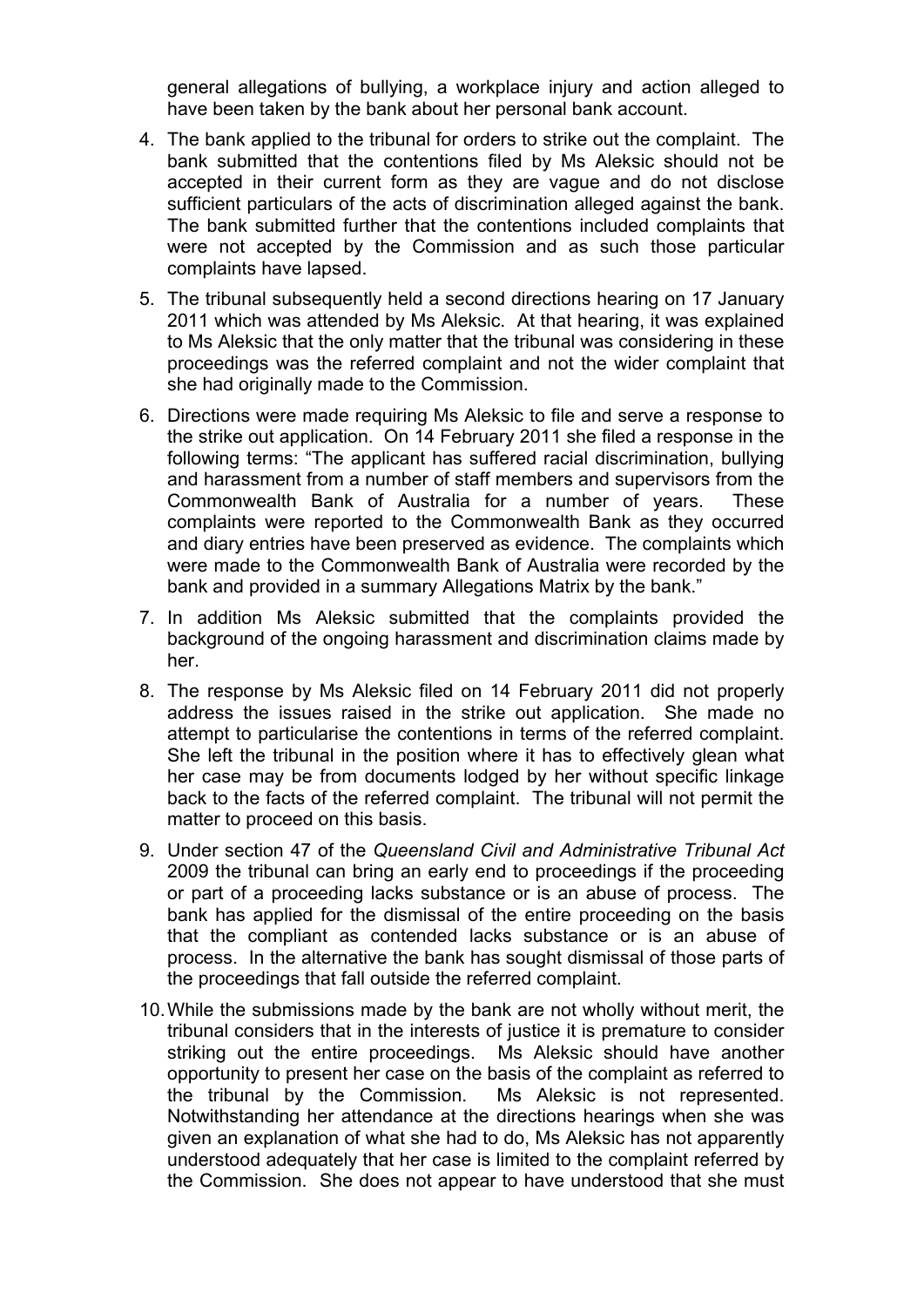actively particularise her case in her contentions at this stage rather than merely making vague general statements and attaching documents of doubtful relevance to the referred complaint.

- 11.She can apply for an order that the complaint is amended to include new matters but the tribunal does not interpret the contentions or recent submissions from Ms Aleksic as amounting to an application to amend her complaint. She should be given an opportunity to make such an application supported by relevant submissions if she intends to persist in raising matters outside the scope of the current referred complaint.
- 12.The tribunal has a positive obligation under section 29(1) of the *Queensland Civil and Administrative Tribunal Act* 2009 to take all reasonable steps to ensure that a party understands the nature of assertions made in a proceeding and the legal implications of the assertions. The tribunal is not satisfied that Ms Aleksic understood that she faced the risk of her complaint being struck out if she did not contain her contentions to the referred complaint only i.e. that the bank as employer of Ms Aleksic was vicariously liable for the actions of Michelle Patterson who allegedly made a comment in October or November 2008 to Ms Aleksic in the following terms: "speak English you bloody wog".
- 13.The tribunal will provide Ms Aleksic with another opportunity to file contentions that are in terms of the referred complaint. Alternatively Ms Aleksic can make an application to amend the complaint to include matters wider than those matters in the referred complaint if she chooses to do so.
- 14.The orders of the tribunal are:
	- a) The contentions filed by Ms Aleksic on 6 December 2010 are struck out;
	- b) If she wants to seek an order to amend the complaint to include new matters, Ms Aleksic must file in the tribunal an application to amend supported by written submissions and send a copy of the application and submissions to the bank by 15 April 2011;
	- c) In the event that an application to amend is made, the bank must file in the tribunal a response to that application and send a copy of the response to Ms Aleksic by 6 May 2011;
	- d) A determination on any such application will be made by a member of the tribunal on the papers, if appropriate, not before 13 May 2011;
	- e) In the event that Ms Aleksic does not file an application to amend by 15 April 2011, she must file two copies of fresh contentions based only on the referred complaint in the tribunal and send another copy of her fresh contentions to the bank by 21 April 2011;
	- f) In the event that Ms Aleksic fails to file fresh contentions based only on the referred complaint by 21 April 2011, she must file an explanation for that failure in the tribunal and make submissions as to why her complaint should not be dismissed under section 48 of the *Queensland Civil and Administrative Tribunal Act* 2009 by 6 May 2011;
	- g) In the event that Ms Aleksic does file fresh contentions based only on the referred complaint by 21 April 2011, the bank must then file two